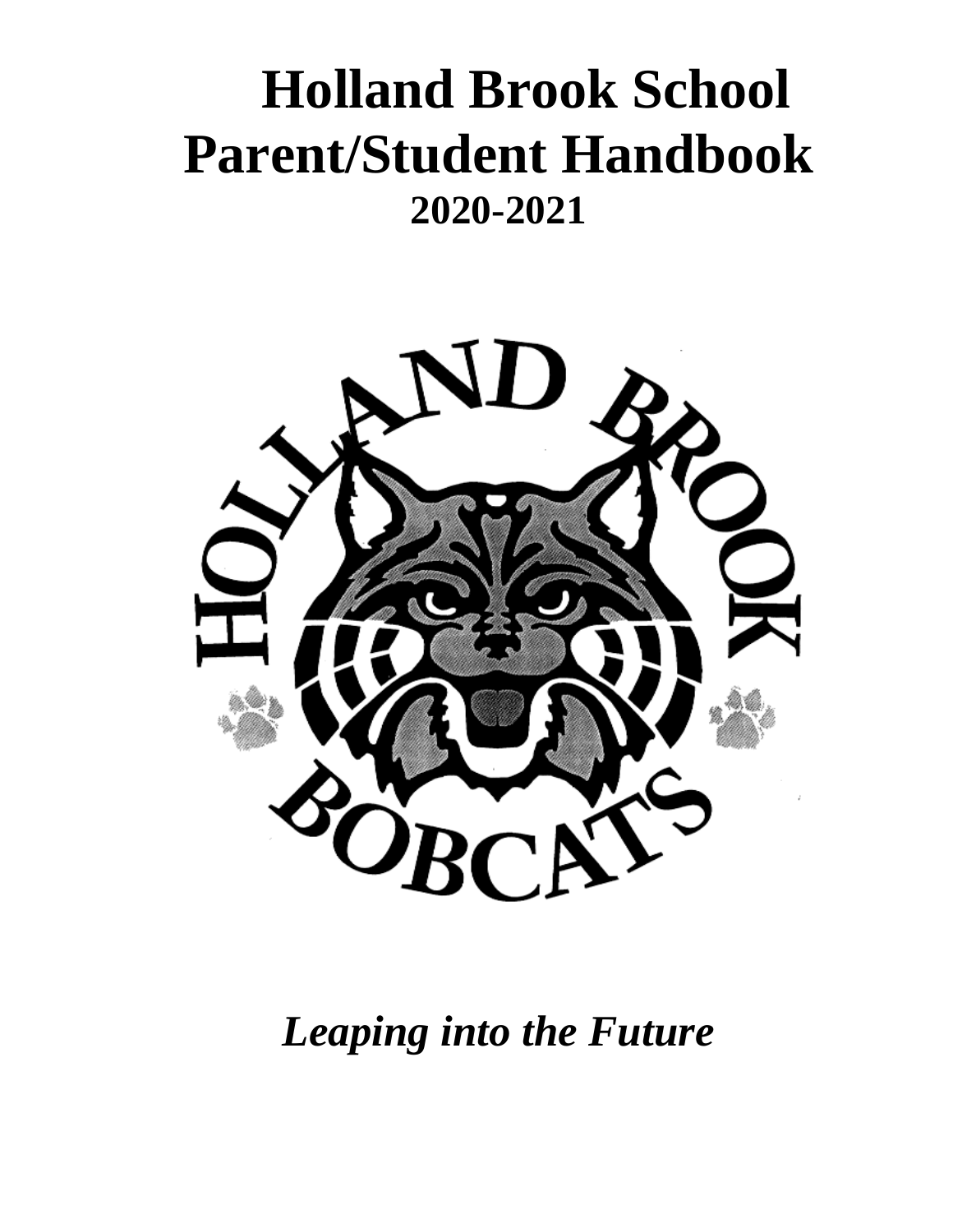# **Table of Contents**

# **Introduction**

Principal's Welcome Letter District Offices and Staff Directory Mission Statement

# **I. General Information**

Mascot and School Colors Before and After School Care Birthday/Holiday Celebrations Code of Conduct Dangerous Articles Dressing for School Parking

## **II. Attendance**

Attendance Requirements Reporting Absences Make-up Work Returning to School Tardiness

# **III. School Schedules Arrival and Dismissal Procedures**

Arrival and Dismissal

-- Morning Arrival

- -- Early Student Pick-up
- -- Afternoon Dismissal
- Delayed Openings or School Closings

Emergency Early Dismissal

Regular Schedule

Early Dismissal Schedule

Walkers

# **IV. Health and Safety**

Emergency Contact Information Health Services Medication in School

# **V. Home/School Connection**

Back-To-School Night Communication with Teachers Homeroom Parents Homework Virtual Open House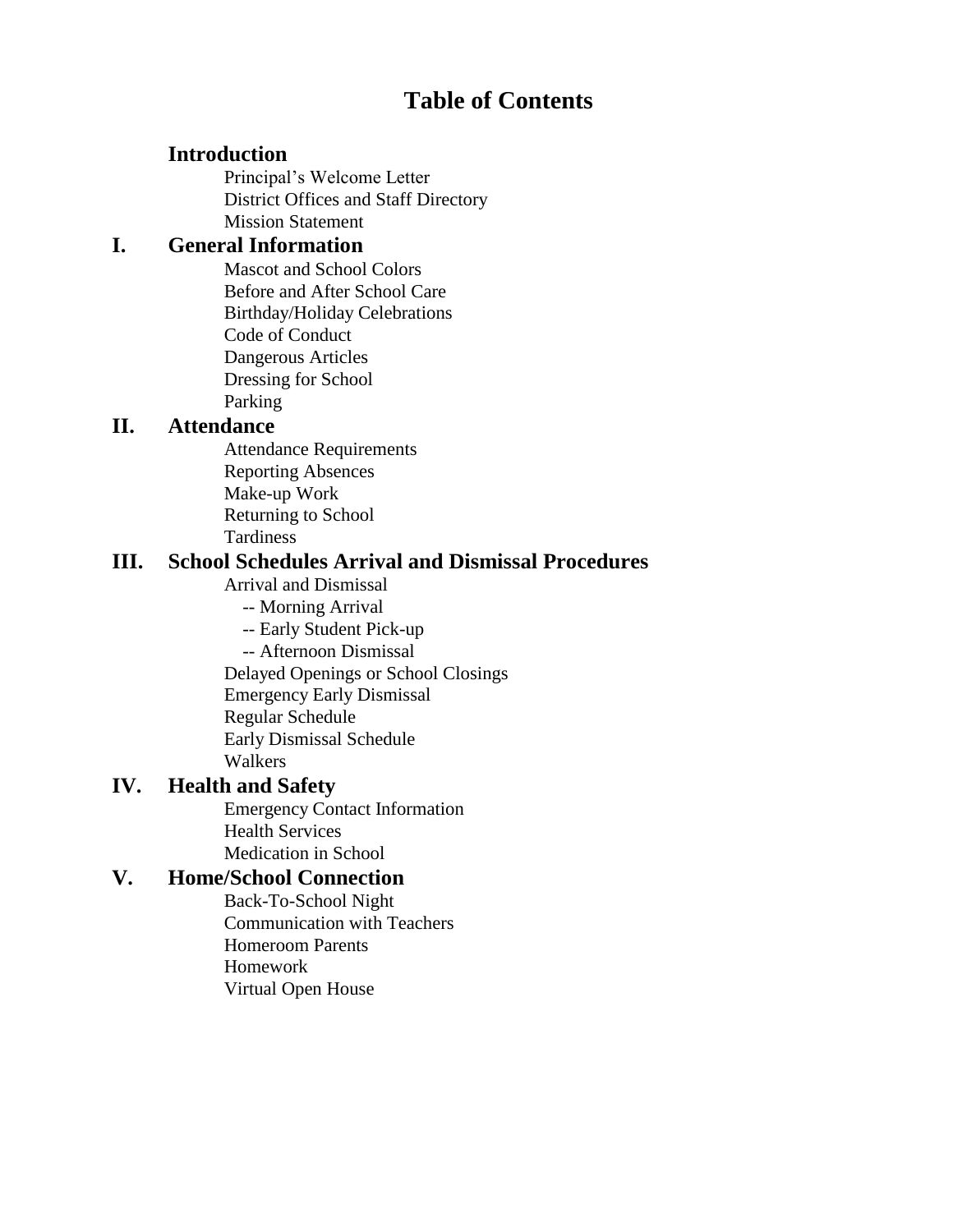Parent Organizations -- Home/School Association Parent/Teacher Conferences Report Cards Volunteers

# **VI. Lunch Program**

Lunch Schedules Bringing Lunch from Home Menus and Lunch Purchase Free and Reduced Price Lunches

#### **VII. School Services and Special Programs**

Academic Intervention Art Computers & Technology Extra-Curricular Clubs **Ouest** Guidance Intervention & Referral Services (I&RS) Library Media Music Physical Education/Health Special Education Services Special Events World Language

#### **APPENDICES**

- **A.** Administering Medication to Students
- **B.** Code of Conduct, Consequences and Guidelines
- **C.** Homework Tips
- **D.** Every Student Succeeds Act (ESSA) Parent Letter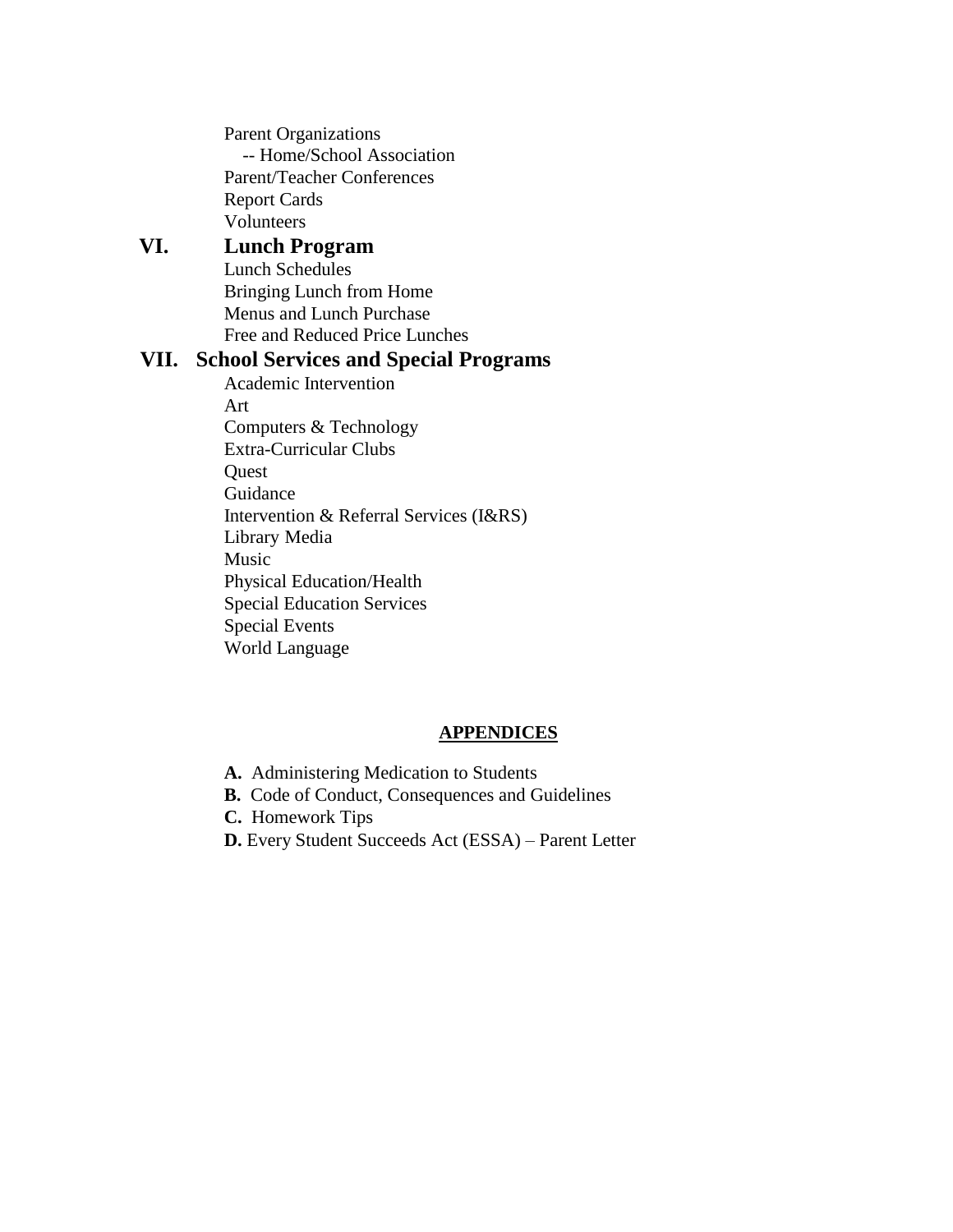

# **READINGTON | HOLLAND BROOK SCHOOL**

————————————————————<br>www.readington.k12.nj.us P.O. Box 1500 ● 52 Readington Road ● Whitehouse Station, NJ 08889 ● (908) 823-0454 ● fax (908) 349-3021

*Dear Holland Brook Families,*

*Welcome to Holland Brook School and the 2020-2021 school year! Our goal is to work with you in a partnership and to provide a challenging and rewarding education for your children. We are proud of what we have accomplished and believe that education is a cooperative venture between the teacher, child and parent. Our staff makes every effort to ensure that your child's needs are met. Holland Brook School takes pride in being a community of learners.*

*The information provided in this handbook is intended to create a better understanding of the school and district policies/procedures. It is important that you read through the handbook and become familiar with its contents. We value your input and invite all our families to take an active role in the programs and activities planned throughout the school year.* 

*We hope that this year at Holland Brook School will bring lasting memories of joy, meaningful learning, and the excitement of building together a school community that works to make a difference in the lives of all our children.*

*Sincerely,* 

*Paul Nigro, Principal*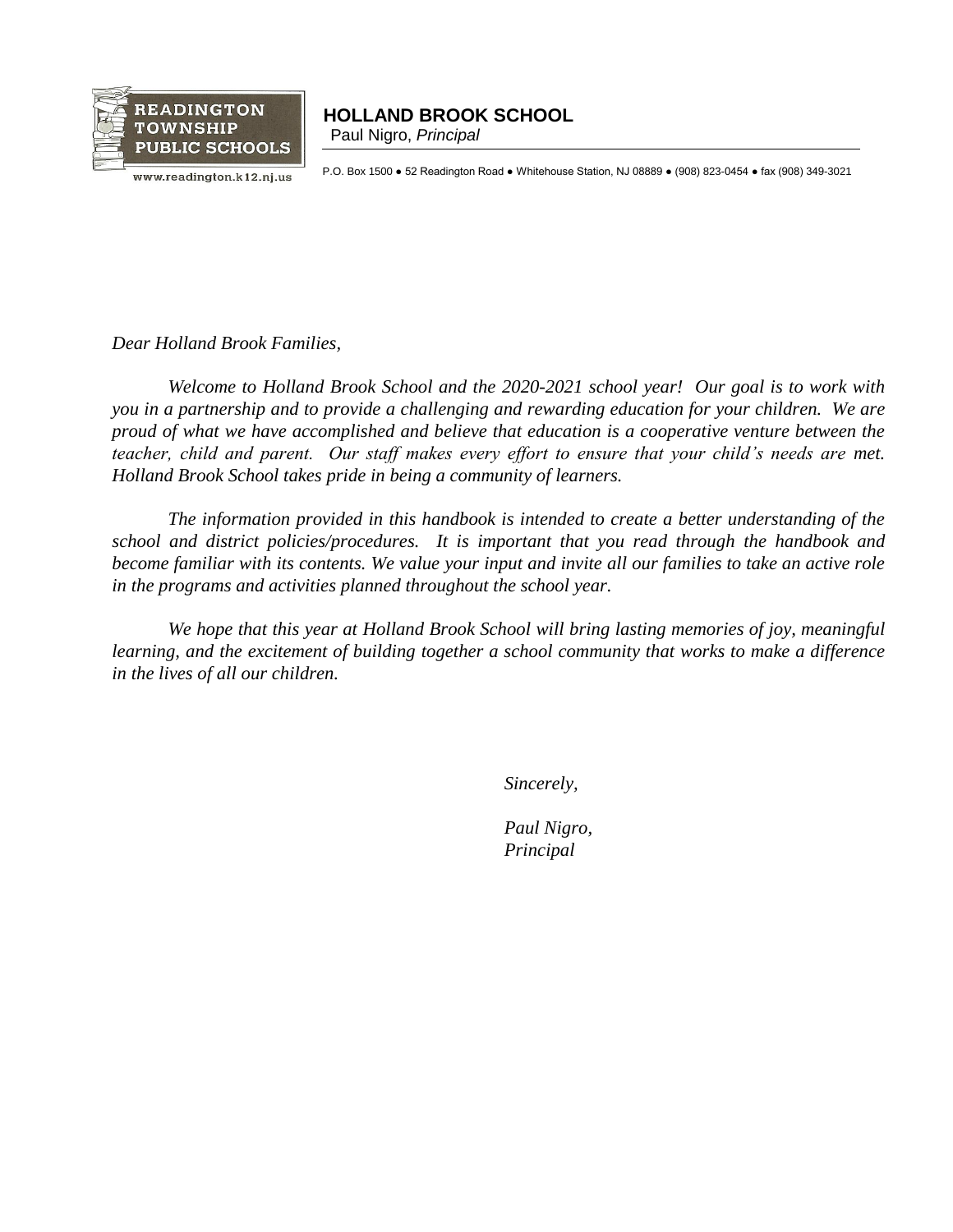#### **Holland Brook School**

Paul Nigro, Principal 52 Readington Road, P.O. Box 1500 Whitehouse Station, New Jersey 08889 Telephone: 908-823-0454 Facsimile: 908-349-3021

## **Readington Township Public Schools**

Board of Education Office P.O. Box 807 Whitehouse Station, NJ 08889 Telephone: 908-534-2195 Facsimile: 908-349-3042

#### **District Office**

Dr. Jonathan Hart, Superintendent Jason Bohm, Business Administrator/Board Secretary Staci Beegle, Director of Pupil Personnel Services Sarah Pauch, Supervisor of Science, Math & Technology Stacey Brown, Supervisor of Humanities Anthony Tumolo, Supervisor, SEL & Special Projects

#### **Board of Education**

Ray Egbert Carol Hample Robyn Mikaelian Carolyn Podgorski Andrew Saunders Anna Shinn, Vice President Laura Simon, President Thomas Wallace Eric Zwerling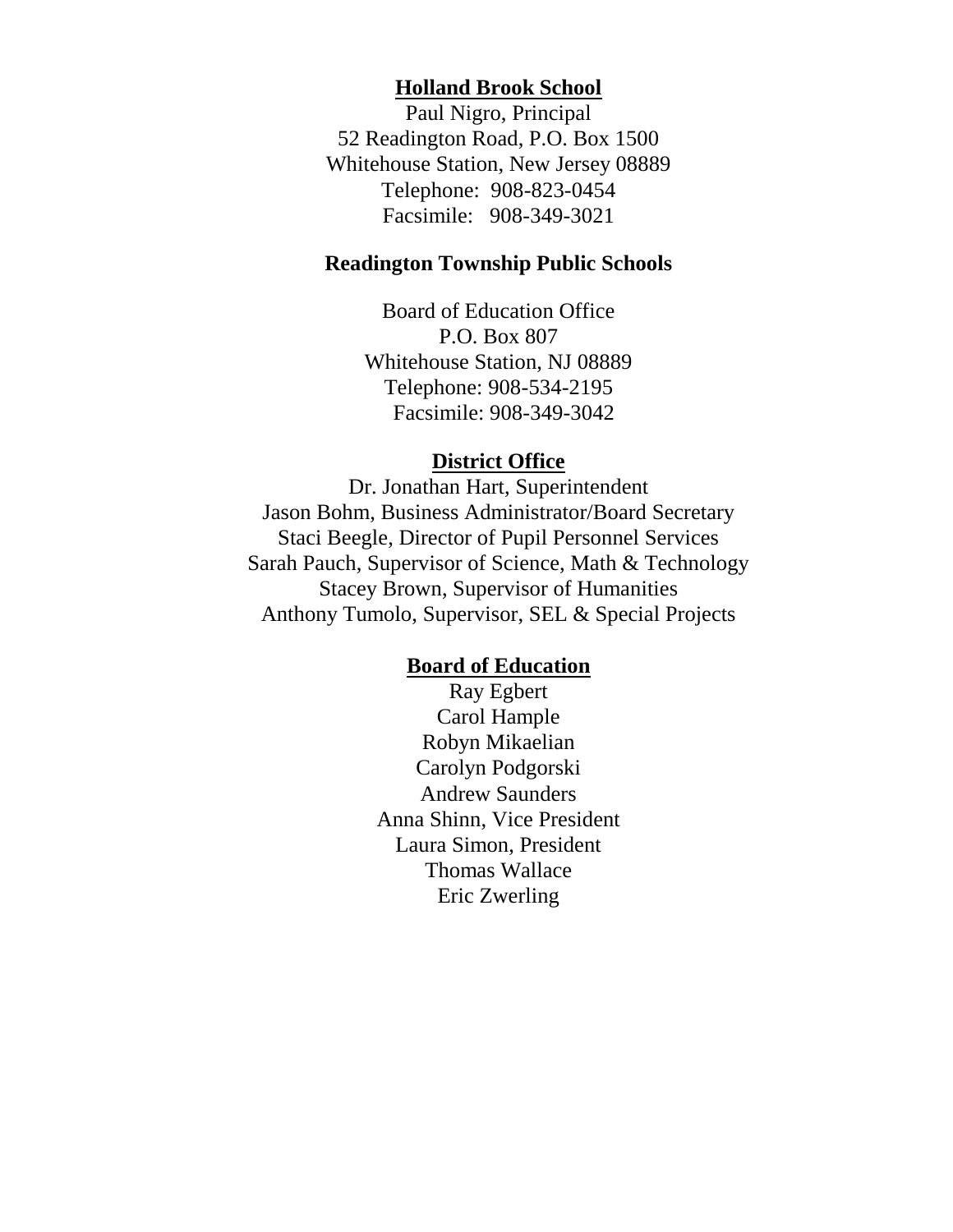# **Holland Brook School—Staff Directory**

#### **Paul Nigro, Principal**

#### **Grade 4**

Rachel Brodsky Jen Higdon Susan Johnson Kelly Neuberger Tricia Noonan Kelly Patterson Janice Razza

#### **Grade 5**

Alissa Buelow Colleen DiGregorio Shelly Gass Ann Haberkern Michele Krayem Mary Padavano Cathy Patrick Linda Riess Meryl Vance

#### **Special Area Teachers**

Art—Mary Coyle Innovation & Design—Linda Kovacs Library—April Berkin Music—Jessica Richter Music/Instrumental—Jack Hasselbring, Lori Dribbon, John Hylkema, Kenneth Cubillas

Physical Education/Health—Carrie Sivo World Language—Kelly Parks Discover Lab-Joyce McGibbon Honors Math-Colleen Ogden

#### **Special Education Staff**

Special Education—Gargi Adhikari Special Education—Julie Karus Special Education—Lauren Mahoney Special Education—Linda Rakowitz Special Education— Michael Roosen Special Education—Megan Sloan Special Education—Colleen Villiano Special Education—Olivia Vliet

#### Case Manager/LDTC—Sheri Simonetti English as a Second Language—Lori Gabrielsen Guidance—Barbara Pauley Nurse—Nancy Kelly Speech and Language Therapist— Beth Luque Case Manager/Psychologist—Robin Wild

#### **Intervention/Enrichment Teachers**

Intervention Specialist—Ann Kane Intervention Specialist— Maria Winter

Special Education—Helena Coelho Special Education—Karen Cooney Special Education—Jack Kimple Special Education—Jennifer Percario Enrichment—Joyce McGibbon

#### **Aides**

Special Education—Anne Rieche Special Education—Nancy St. Miklosy

Secretary - Jeannie Stepner Clerical Aide - Debbie Vasnelis

#### **Head Custodian**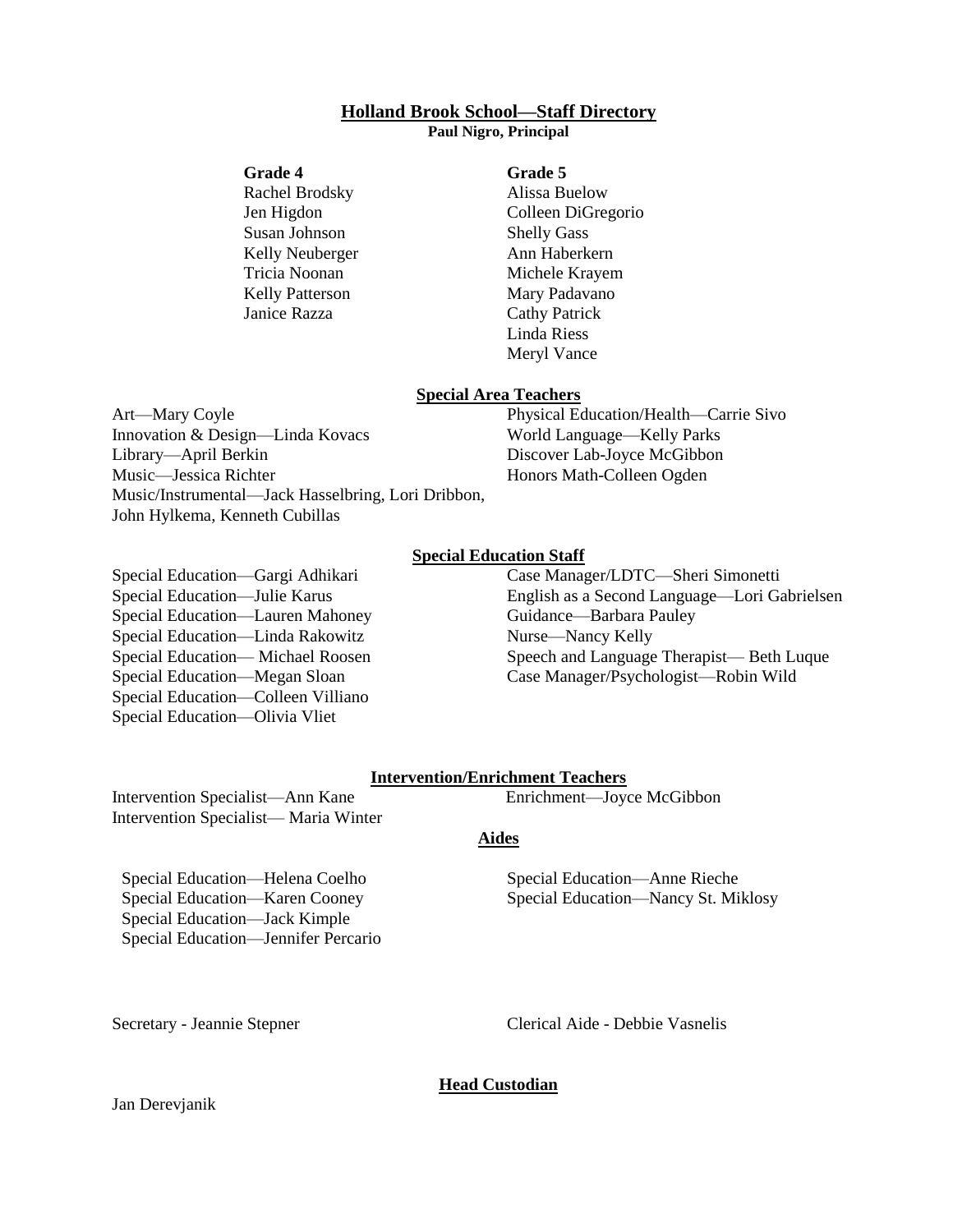# **Holland Brook School Mission Statement**

*The Mission for Holland Brook School is to provide a nurturing and challenging environment with high student and staff expectations. Our school community will become life-long learners and foster respect for diversity.*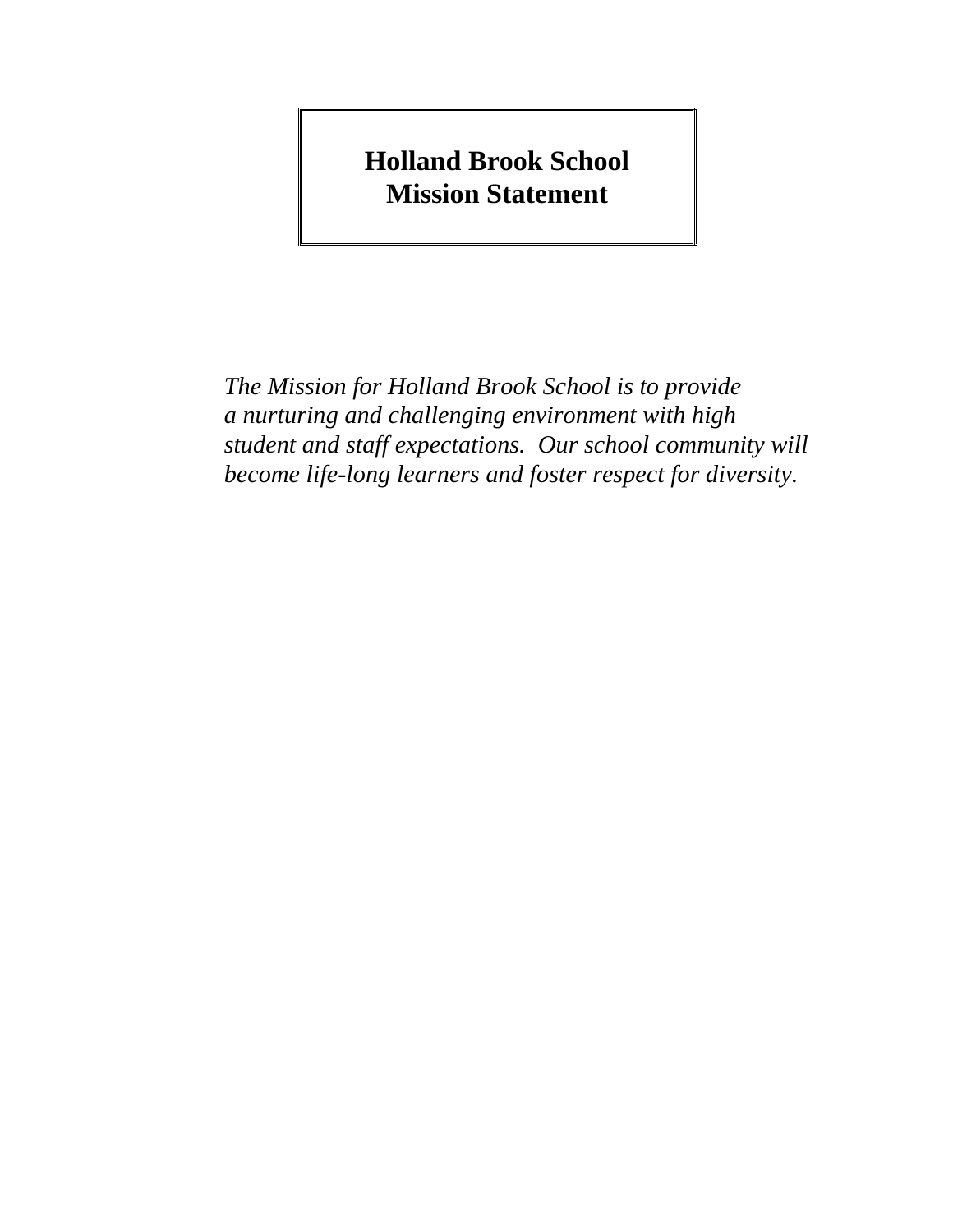# **I. General Information**

#### **Mascot and School Colors**

Holland Brook School colors are black with gold and the school mascot is the bobcat.

#### **After School Child Care**

After school child care is a private arrangement between the parent and the caregiver. The Hunterdon County YMCA provides after school care on site (no morning care). Although the program uses the school building, it is not under the direction of school personnel. Interested parents may contact the YMCA directly for information. If a change in bus transportation is necessary, parents should discuss arrangements directly with the Transportation Director at (908) 534-3835 or (908) 725-2895.

#### **Birthday/Holiday Celebrations**

In order to consistently follow District Wellness Policy #8505, outside delivery of food treats for birthdays and holiday celebrations will not be permitted. Classroom teachers will continue to recognize children on their special day but with non-food related activities. Details of our Wellness Policy #8505 may be found on the district's website.

#### **Code of Conduct**

The Holland Brook School Code of Conduct is the product of many hours of planning and discussion. It represents the visions, values, and expectations for the behavior of everyone in our school community. There are four guiding principles:

| I am responsible. | I am prepared. |
|-------------------|----------------|
| I am respectful.  | I am safe.     |

Establishing clear standards is the first step in fostering appropriate behavior. When students understand what is expected of them, they learn to make appropriate choices about how to behave in a variety of situations. In addition, establishing consequences for inappropriate behavior teaches children that they are responsible for their behaviors and the choices they make.

The rules contained in Appendix B deal with safety, emphasize respect for others, and foster good manners. They are all important in maintaining a positive school climate that is conducive to learning.

Teachers and students will develop classroom rules that supplement the general rules listed in Appendix B. Students will be directed to follow all school rules and to successfully choose appropriate behaviors. Consequences for misbehavior will be consistently and fairly administered.

Maintaining appropriate behavior needs to be the cooperative effort of the child, the teacher, the parents, and the administrators. Parent cooperation will increase the effectiveness of this discipline code. We ask that you are supportive of our efforts to provide a safe and pleasant school environment where each child can gain academic knowledge while learning to get along with others as a caring, responsible person. Discuss the rules with your child, and let him or her know that you are not only aware of the rules but that you support them.

#### **Dangerous Articles**

Knives, weapons, or other potentially dangerous items are prohibited on school grounds. Please refer to the District Policy – Regulation 5600 – Pupil Discipline/Code of Conduct for further details.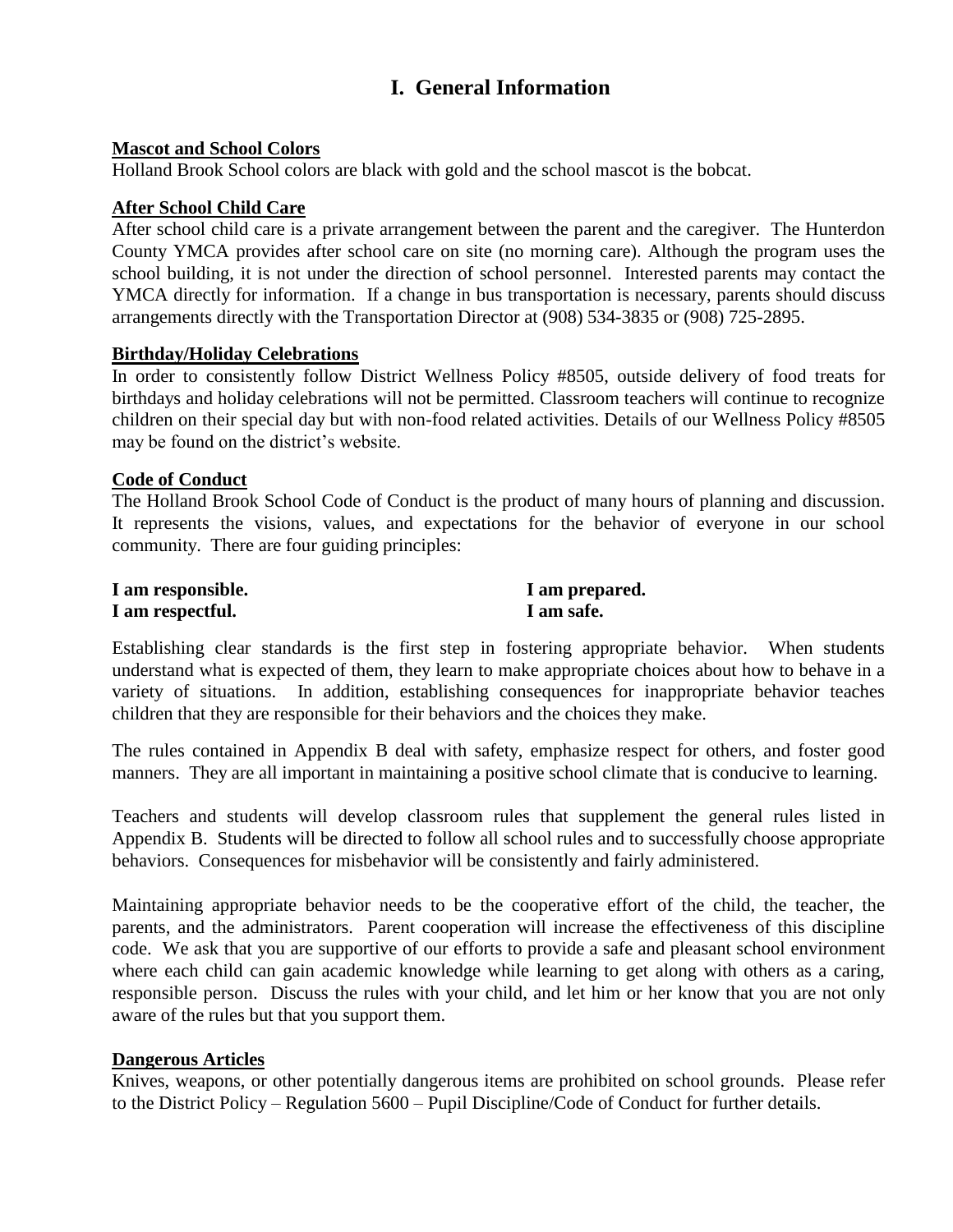#### **Dressing for School**

Students should dress in a neat, clean and safe manner. Physical Education (PE) classes require children to wear sneakers. Be sure to check your child's PE schedule so they bring sneakers on the correct days. Children also go outside daily for recess, weather permitting. PE classes are also held outdoors throughout the year. Parents are asked to see that students dress appropriately for the weather so that they enjoy their time outside.

The following guidelines should be followed:

- All school attire shall be neat, clean, and appropriate;
- Inappropriate attire includes the following examples of unacceptable dress: short shorts or skirts; half, mesh, or net shirts and blouses; hats; tube tops or any other attire inappropriate for school;
- Graphics that are deemed suggestively obscene or offensive on any garment are prohibited;
- Footwear should be safe and appropriate for school;
- Sneakers are mandatory for PE and recess.

Appropriate attire for school trips and school functions may be somewhat different from that deemed acceptable for normal school wear. The Principal/teachers will announce such changes prior to the trip or function.

#### **Parking**

The faculty parking lot is reserved for faculty parking and for buses between the hours of 7:00 a.m. and 3:30 p.m. Parents who have business with the school and/or are dropping off or picking up students during school hours must park in the visitors' parking lot (side of building). In order to ensure the safety of the children and the staff, cars may never enter the loading zone. This area is designated as a fire safety zone. During arrival times, parents must use the parent drop off/pick up loop and pull their vehicle forward to the beginning of the drop-off area.

#### **II. Attendance**

#### **Attendance Requirements**

A child who attends school regularly is assured of the best learning opportunity that the school can provide. Regular school attendance is critical to a child's academic success.

#### **Reporting Absences**

When a child is absent, parents should notify the school as soon as possible by leaving a message on the absence report extension (prompt #1) any time, day or night. The message should include the child's name, teacher's name, reason for the absence, and the child's estimated date of return. Parents should call the school each day that a child is absent. Messages are retrieved after 7:50 a.m. on school days. If a child is absent and no call is on record, a member of the school staff will contact parents to confirm the absence. A child returning from an absence of any length must present to the school nurse a written statement, dated and signed by the parent(s) or legal guardian(s), including the reasons for the absence.

#### **Make-Up Work**

The parent(s) or legal guardian(s), who anticipate a future absence or anticipate that an absence will be prolonged, should notify the child's teacher, who will assist in the arrangement of make-up work. If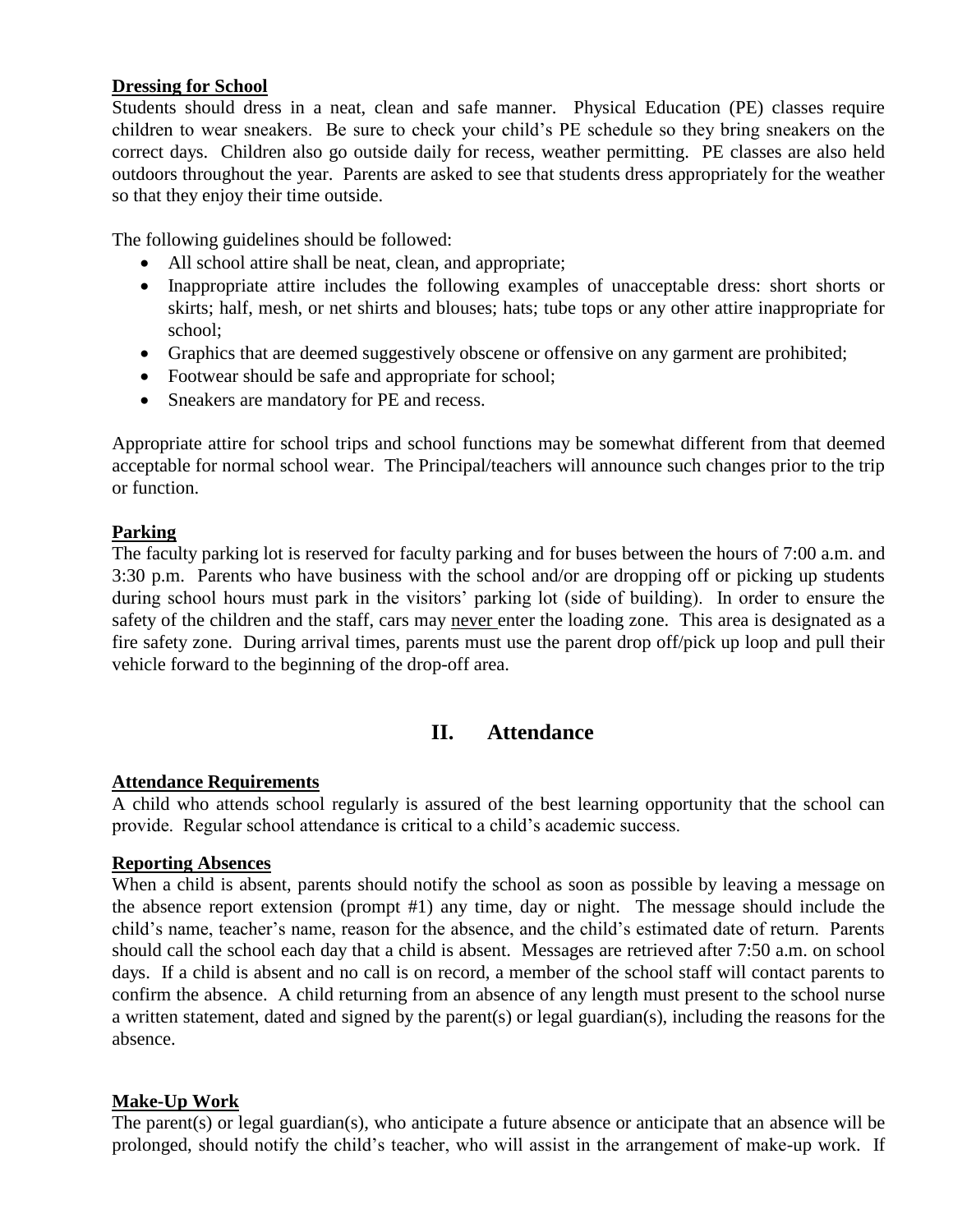parents request make-up work, assignments can be brought home by siblings or neighbors, or picked up after 2:45 p.m. in the school office. If the illness is expected to be lengthy, parents should indicate this in their absence report message and request that the teacher call them to discuss make-up work.

#### **Returning to School**

When the child returns to school after any absence, he or she must bring a note addressed to the nurse and signed by the parent(s)/legal guardian(s) indicating the days of absence and reason. A child returning to school from an absence of any length must present to the school nurse a written statement, dated and signed by the parent(s) or legal guardian(s), of the reasons for the absence. A doctor's note must be submitted to the school nurse for any non-communicable illness of 5 days or more. A process will be established to provide homework assignments for legally excused absences as well as unexcused absences.

#### **Tardiness**

Tardiness disrupts the flow of teaching and learning for every child in the class and is particularly difficult for the child arriving late. Children are expected in school no later than 7:40 a.m. Buses unload at 7:35 a.m. and school begins at 7:40 a.m. **If a child arrives to school after 7:45 a.m., a parent or guardian is required to walk the child into the school office and sign the late register log.**

#### **III. School Schedules, Arrival, and Dismissal**

#### **Arrival and Dismissal**

**Morning Arrival:** Parents who drive children to school may drop them off at the designated *PARENT DROP OFF AREA* no earlier than 7:25 a.m. **We ask your cooperation in pulling forward all the way to the top of the Parent Drop-Off area**. Students may not arrive at school before 7:25 a.m. because supervision is unavailable. The front doors to HBS are locked and students will not be able to enter the building prior to school hours without parental supervision. Bus drivers arriving early wait for a signal from the staff members on duty before unloading students. Walkers who arrive before 7:25 a.m. must wait outside as well. **Children arriving after 7:50 a.m. are late and must be signed in by his/her parent or guardian**.

**Early Student Pick-Up:** Family outings and appointments are best scheduled while school is not in session. However, when it is unavoidable, parents are asked to send a note to the child's homeroom teacher indicating the pick-up time and reason. When parents arrive for early pick-up, they are to **report to the office to sign their child out**. The office staff will then notify the child's teacher of the parent's arrival and the student will come to the office to meet the parent. Parents are **NOT** to go directly to their child's classroom, as this will interrupt instruction and is distracting to the teacher and students. Teachers have been instructed to wait for a phone call from the front office prior to releasing students for early pick-up. Special arrangements to have children waiting for pick-up in the main office are prohibited. Every moment a student spends outside of his class is instructional time that is lost.

**Please note - early student pick-ups are to be conducted prior to 2:00 p.m. Regular parent pickup, for transportation home, is called at 2:20. Early student pick-ups between 2:00 and 2:20 are discouraged and should be avoided. At this time of day, the office is extremely busy and the increased traffic in the main office will create significant delays resulting in extended wait times for parents picking up students.**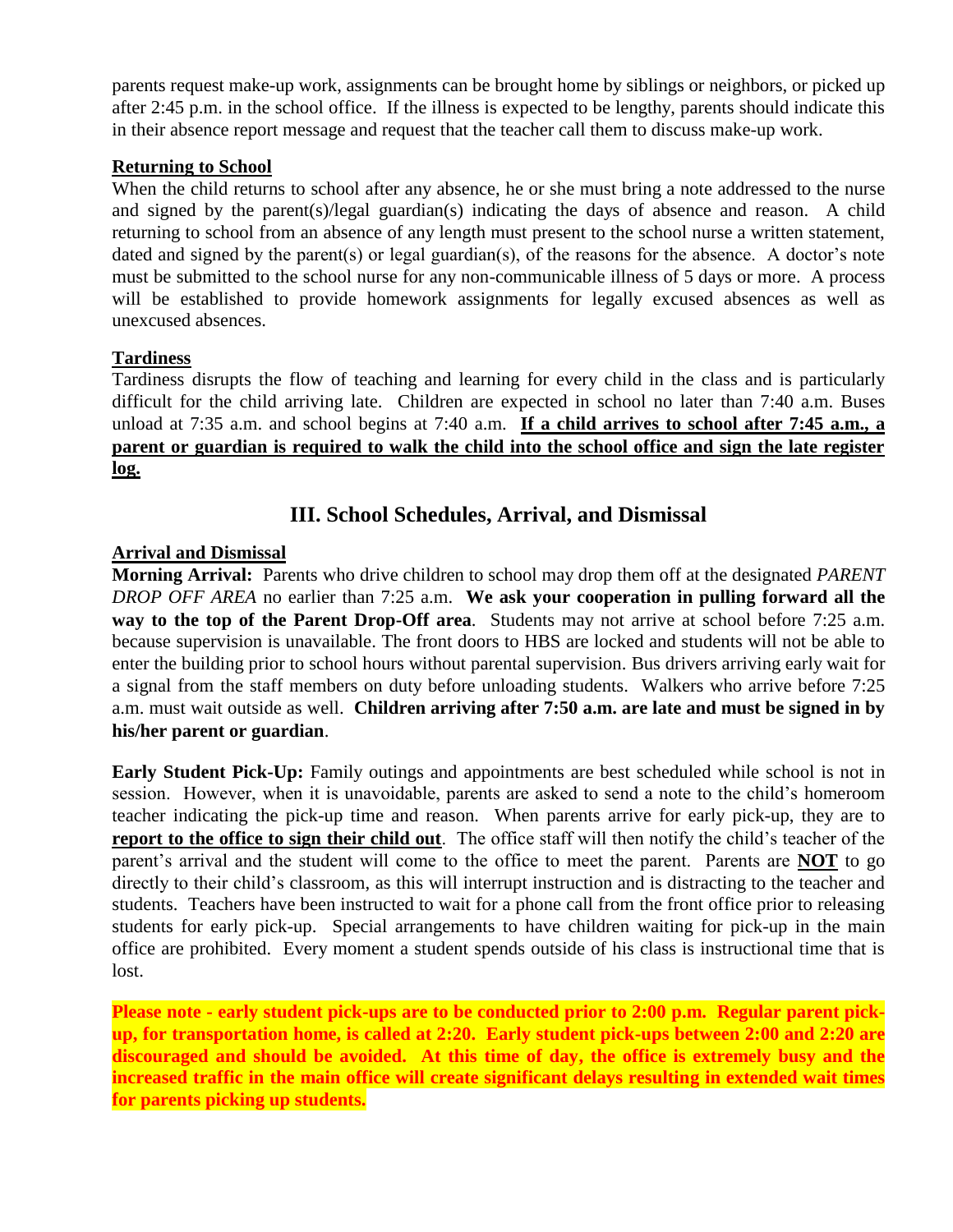**Afternoon Dismissal:** The *instructional* day concludes at 2:25 p.m. on regular dismissal days and at 12:10 p.m. on early dismissal days. *If there is a change in a child's regular dismissal pattern, please notify the homeroom teacher in writing that morning.* If the change affects more than one child, each teacher needs a separate note. Phone calls to the office staff about changes in a child's dismissal should be reserved for family emergencies only. Parents should make every effort to call the school *before noon* if a change in assignment is required.

When parents/guardians pick up their child, they should park in the visitors' lot (side parking lot) and proceed in the front door entrance. Parking in front of the building entrance, in or around the fire zone, may result in the school receiving a safety violation. Parents arriving for pick-up prior to 2:20 p.m. need to report to the front office. Those students who turned in parent pick-up notes will be released to the gym no earlier than 2:20 p.m. Parents will be required to sign for the release of their child. Your assistance is requested by following the directions of the staff assigned to the parent pick-up station.

#### **Delayed Openings or School Closings**

When inclement weather is severe enough to cause a delayed opening or the closing of school for the day, the District's website, [www.readington.k12.nj.us,](http://www.readington.k12.nj.us/) will provide immediate information. Parents will also receive a phone call from the School Messenger system.

#### **Emergency Delayed Opening**

Because of emergency situations affecting the school or the district, it may be necessary at times to delay the start of the school day by 120 minutes. Plan ahead for delayed openings and anticipate that they most often happen in the winter because buses cannot negotiate the roads safely. Announcements for delayed openings are made via the School Messenger system, and the district website.

The Delayed Opening Schedule is as follows:

|            | Delayed Opening<br>Time | Dismissal<br>Time |
|------------|-------------------------|-------------------|
| Grades 4-5 | $9:35$ a.m.             | $2:25$ p.m.       |

#### **Emergency Early Dismissal**

Occasionally it becomes necessary, once school is in session, to close before the regular dismissal time. In these cases, the aforementioned sources of information will be utilized. Circumstances for which early dismissal may be required include flooding, lack of heat or water, extremely high temperatures, and sudden or worsening storms.

If inclement weather is predicted during the school day, it is imperative that parents plan ahead and arrange for appropriate childcare. It is also critical that parents discuss such plans with their children and alert their employers to expect a call from the school. Parents should have a safety plan in place and a nearby neighbor/location for their child to go to in case they are not able to be at home in time. All students will be sent home on the bus unless the school receives a note or phone call stating different plans.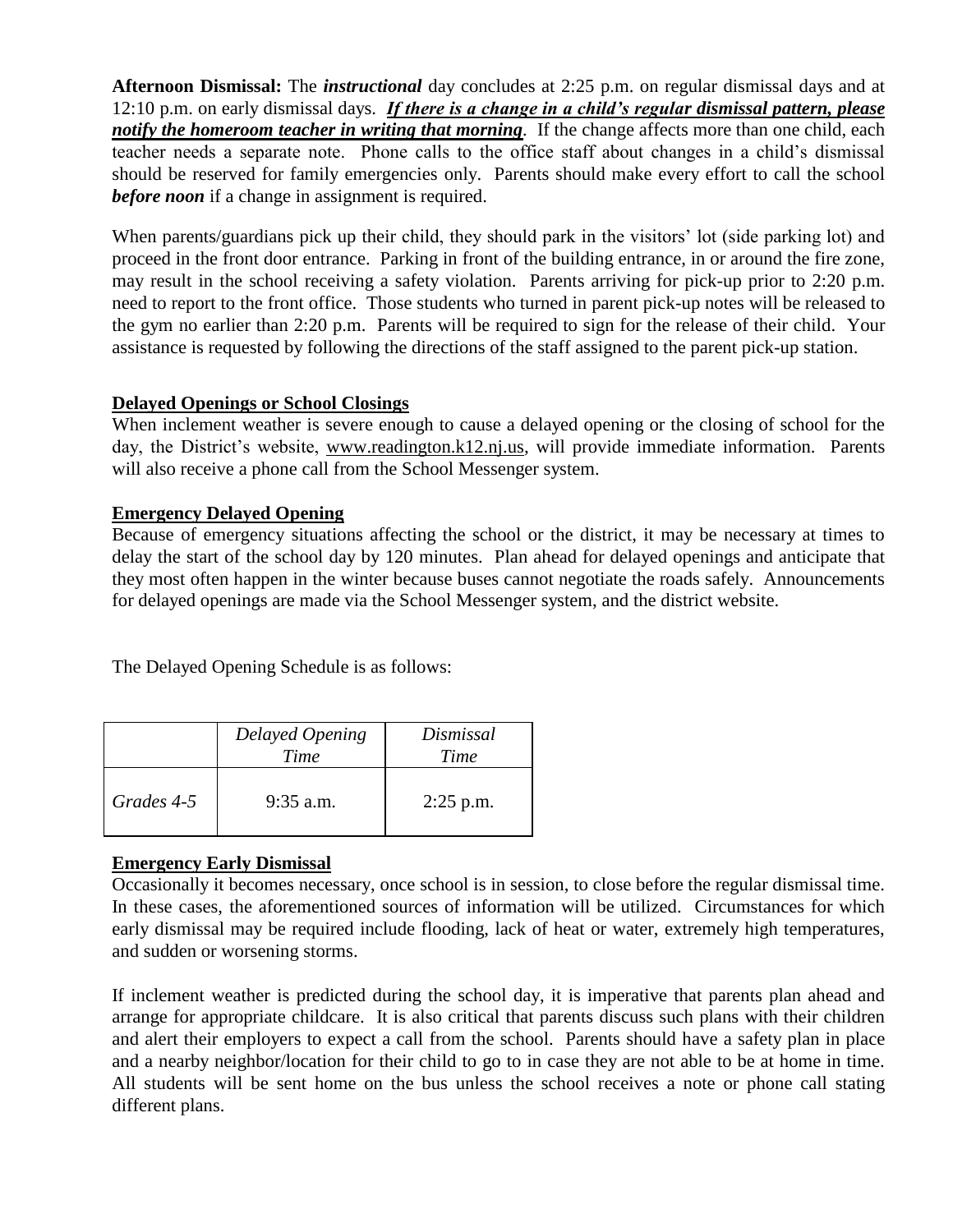#### **Regular Schedule**

| $7:30$ a.m. | Student Arrival |
|-------------|-----------------|
| $7:35$ a.m. | School Begins   |
| $2:25$ p.m. | Dismissal       |

#### **Early Dismissal Schedule**

There are a number of days in each school year when students are dismissed after four hours of instruction and the calendar lists these dates. Early dismissal days occur the days before Thanksgiving, Winter Break, and Spring Break. The district also dismisses early for Parent Conference dates and staff development days. During conferences and on staff development days, teachers are in the district working with their colleagues or meeting with parents after students leave. **Lunch is not served on early dismissal days.**

The Early Dismissal Schedule is as follows:

|            | <b>School Begins</b> | Dismissal Time |
|------------|----------------------|----------------|
| Grades 4-5 | $7:35$ a.m.          | $12:10$ p.m.   |

#### **Walkers**

Students who walk to and from school must use pathways and avoid walking in the road. Parents should impress upon their child the importance of not taking rides from or talking with strangers. Walkers may not arrive before 7:25 a.m. and are to go home promptly after dismissal. In case of an emergency closing, parents are asked to plan ahead and decide where their children are to go in the event the school closes early and no one is home.

#### **IV. Health and Safety**

#### **Emergency Contact Information**

At the beginning of each year, parents should review the demographic information listed in Genesis for their child(ren). Please be sure to include the emergency phone numbers of at least two local relatives and or friends.

#### **Health Services**

Each school in our district has a full-time certified school nurse who is also a licensed Registered Nurse. The nurse's responsibilities include maintaining student health records and providing emergency assistance when students are ill or injured. Parents should keep children at home who are running a fever or who have contagious diseases until it is medically appropriate to return to school. Parents are encouraged to contact the school nurse with questions regarding a child's return to school.

If a student is too ill to stay in school or needs medical attention, the nurse or another member of the staff will contact a parent to pick up the child. If a parent is not available, the emergency information listed in Genesis will be used as authorization to send a child to the hospital if a parent or guardian cannot be contacted. Emergency information must contain the phone number of a local relative/friend. Information and forms can be found on the Health Office's webpage.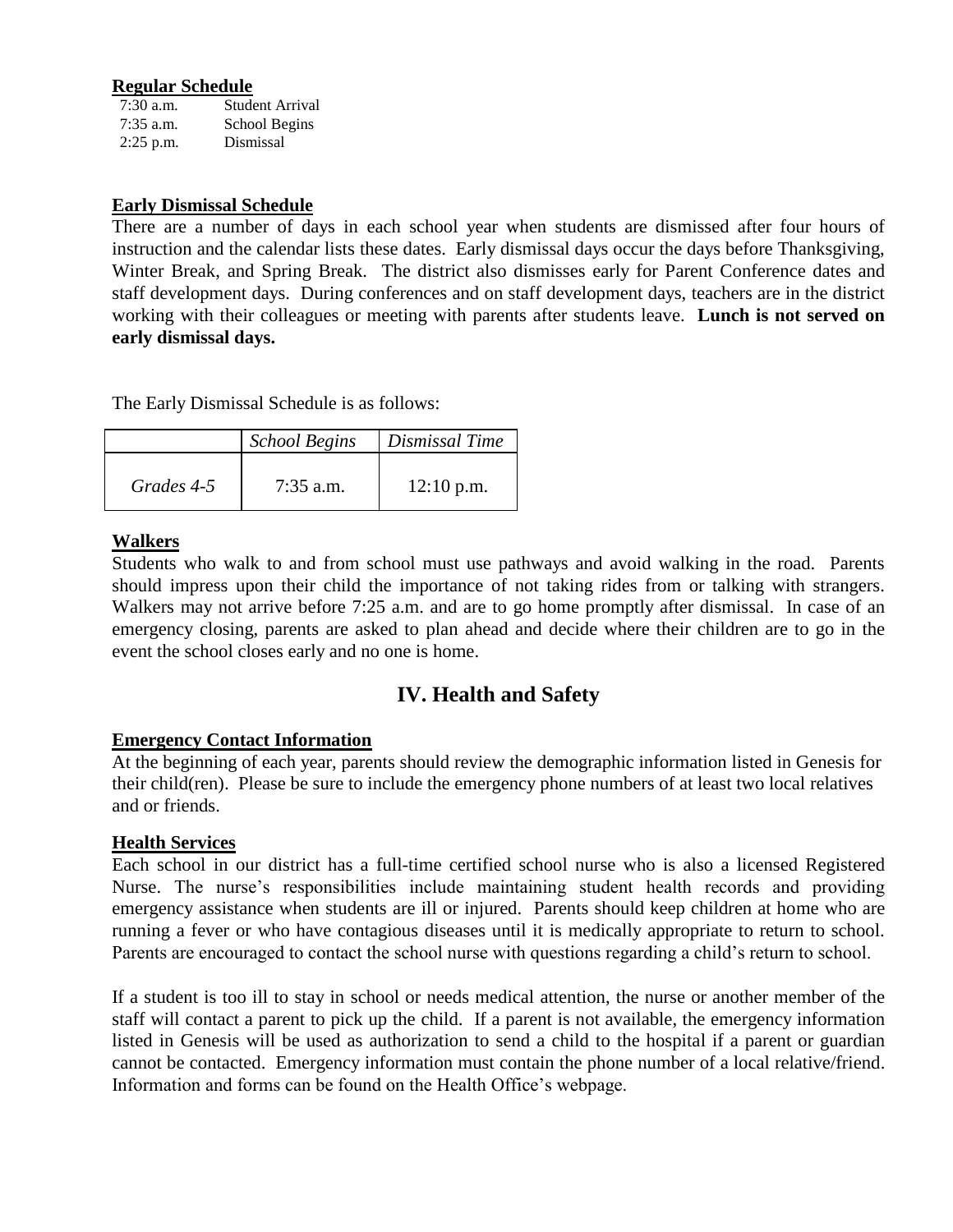#### **Medication in School**

New Jersey State Law requires all medicine, including prescription and over-the-counter (OTC), must be accompanied by written permission from parent and physician.

For a student to receive any medicine, including pain relievers such as Acetaminophen or Ibuprofen, the nurse must receive written permission from the **PHYSICIAN AND PARENT.** The over-thecounter (OTC) form should be completed and returned to the Health Office. There are separate forms for prescription medication and for self-administration of inhalers and Epinephrine Auto Injectors, which are also available from the nurse and located on the Health Office webpage.

OTC medication shall be brought to school in the original sealed container and labeled with the child's name. All medication is to be taken home by the parent when it is no longer needed or at the end of the school year.

Prescription medication shall be brought to school by the parent, unless other arrangements have been made with the nurse. The medicine must be in the original prescription container, labeled with the name of the student, medication, dosage, and name of the physician.

# **V. Home/School Connection**

#### **Back-To-School Night – September 17, 2020 (WILL BE HELD VIRTUALLY)**

Early in the school year, parents are invited to attend Back-to-School Night. The purpose of this evening session is to give parents an opportunity to meet the school staff, and to hear a presentation from their child's teacher regarding curriculum expectations and goals. The evening does not offer time for individual conferences but provides parents with a general overview of what the teacher has planned for the year. It also gives parents an opportunity to hear about and to sign up for volunteer opportunities in the school.

#### **Communication with Teachers**

The successful partnership between home and school will provide the best educational experience for your child. We urge you to contact the classroom teacher by e-mail or phone with any questions or concerns you may have.

#### **Homeroom Parents**

Each class has one or more homeroom parents who help the teacher with special projects, field trips, and celebrations. The HSA or the school may call upon homeroom parents to help with other activities during the year as well. Homeroom parents volunteer to work in the classroom under the direction of the teacher and provide the teacher with invaluable and appreciated support.

#### **Homework**

Homework is designed to reinforce skills and concepts and to help students develop study habits and independence. Parents are asked to provide their child with a quiet place to work and to establish a routine for ensuring that homework is completed. The handbook Appendix C contains general *Homework Tips,* which may be of additional help.

#### **Open House – Wednesday, September 2, 2020** - **2:00-2:30 p.m.**

This year the Open House will be virtual and your child's teacher will send you a link to log in.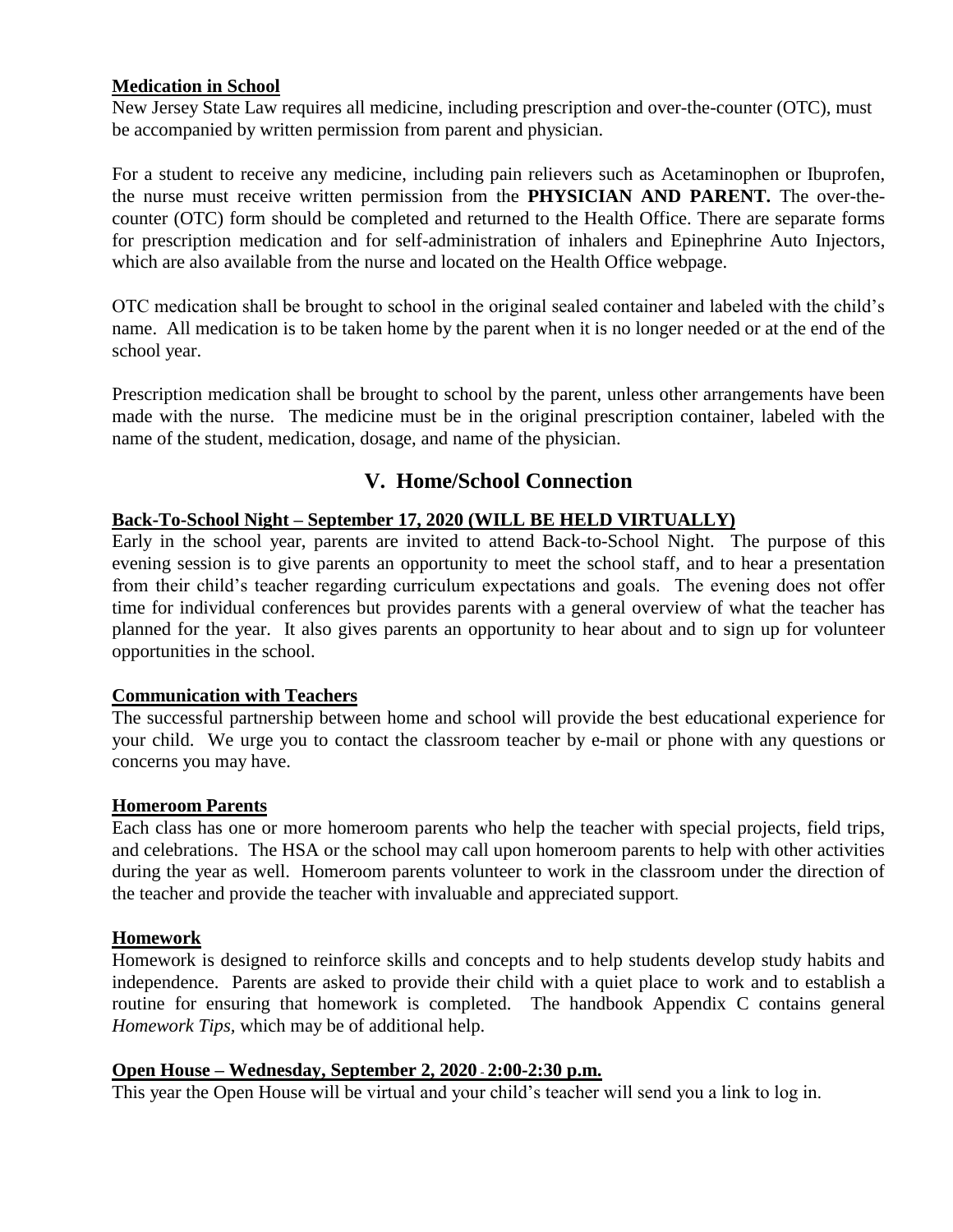#### **Parent Organizations**

**Home/School Association (HSA):** The Home/School Association is a district level parent group, which supports the efforts of the staff and the Board of Education. Parents are encouraged to join the HSA at the beginning of each school year and to become involved in its various events. The HSA, through its fundraisers, provides programs that extend what is delivered through district funds. HSA funds also support the library and help with the funding of other school projects. Parents are encouraged to volunteer and to support fundraising efforts.

#### **Parent/Teacher Conferences**

Formal Parent/Teacher conferences are scheduled in the fall (November 2, 3, 4) and spring (March 11  $& 12$ ). A fifteen-minute conference with each parent is designed to provide the teacher and the parent with an opportunity to exchange information and discuss the student's academic, social, and emotional progress. The teacher shares student work and discusses any issues which may impact the child's success in school. It is an opportunity for parents to gain insights about their child's progress and to share information. If needed, additional conferences can be scheduled with the child's teacher at any mutually agreed upon time during the school year.

#### **Report Cards**

Report cards are available in Genesis four times each year. The purpose of report cards is to share student progress with parents. If parents have questions about their child's progress, it is not necessary for them to wait until report cards are available before contacting the teacher. Teachers will arrange a mutually convenient time to discuss the student's work and will contact parents in advance of report card availability if there is cause for concern.

#### **Volunteers**

Parents are encouraged to volunteer both at school and for the HSA. For safety and insurance reasons, young children may not accompany parents when they volunteer. All parent volunteers are **required** to sign in at the main office and **wear an identification badge**. This year, contact the Main Office to inquire about volunteering due to the current situation with COVID-19. There will be restirctions, masks are required, and limited access to the building is being enforced until further notice.

#### **VI. Lunch Program**

#### **Lunch Schedules**

Lunch periods are thirty (30) minutes long and students eat in the cafeteria. Recess is scheduled each day for thirty (30) minutes. Recess offers a transition to the afternoon work session, the opportunity to foster friendships and build social skills, and a time for additional physical exercise. Students in the same grade are outside together, weather permitting, and are supervised by the classroom teachers at that grade level. All playground rules are in effect during recess time. Refer to *Playground Rules* under Appendix B for additional information.

#### **Bringing Lunch From Home**

Parents may have children bring lunch from home on any school day. For safety reason, **drinks in glass containers** are not permitted. Children who bring lunch from home may purchase milk or juice as well as a snack.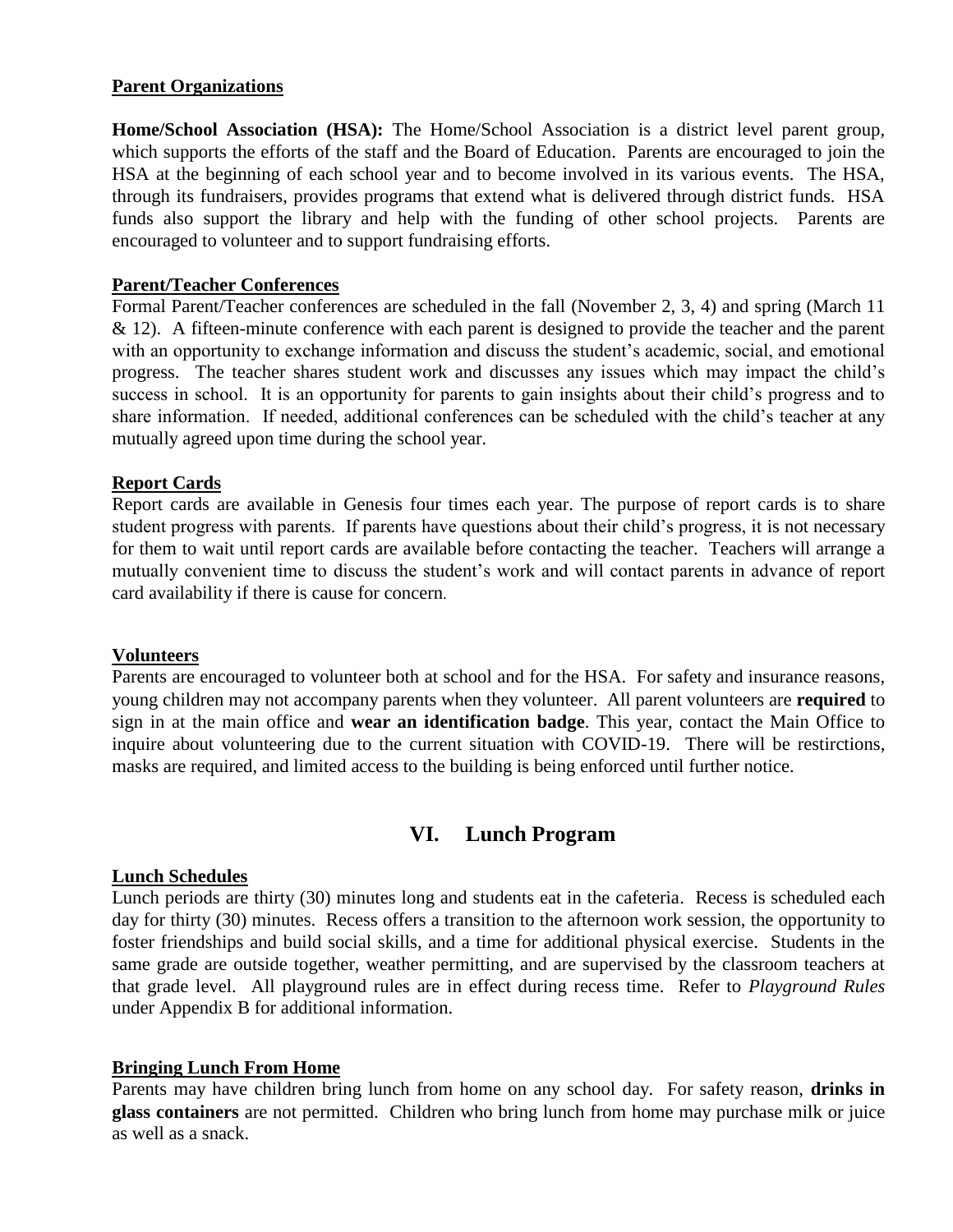#### **Menus and Lunch Purchases**

A private company, under contract to the Board, operates the lunch program for the district. Employees of the company prepare lunch on-site and menu items are governed by state regulations. At the beginning of each school year, parents receive information about lunch prices and standard menu choices. Students may choose between milk or juice when they purchase lunch. Parents are encouraged to review menu choices with their children and the monthly menus can be found on the district website.

#### **Free and Reduced Price Lunches**

At the beginning of the school year, the district sends home information about free and reduced price lunches. Eligible families are asked to complete the requested income information, sign the form, and return to school. The information, which the family provides, determines a child's eligibility for a reduced price or free lunch and will be kept in strictest confidence.

# **VII. School Services and Special Programs**

#### **Academic Intervention**

Intervention programs in language arts and/or mathematics offer small group instruction to those students identified as needing additional support in either or both of those areas. Delivered in a smallgroup setting and/or teacher classroom, these programs offer reinforcement as well as advanced preparation in mathematics and/or language arts. Identification includes teacher recommendation, standardized test scores, classroom assessments, and optional parent referral. Progress reports are sent home each marking period.

#### **Art**

Each child participates in art class once a week. Parents are asked to provide an old shirt or similar covering to protect clothing during class.

#### **Computers & Technology**

There are also multiple laptop carts available for checkout and two full computer labs. Students receive instruction from their homeroom teacher. All computers provide access to the Internet and educational software. Keyboarding is taught in both fourth and fifth grade.

#### **Extra-Curricular Clubs**

Holland Brook School offers teacher-sponsored clubs and activities to interested students after school. Students are provided an opportunity to sign up for a club of their choice. Participants are selected on a first–come, first-served basis or via a lottery if necessary due to high enrollment. Participants are notified of acceptance into the club by the advisor, and report to the club on the designated day and time. Children enrolled in the YMCA After Care Program will report to that program immediately following the end of their club activity

#### **Gifted and Talented**

Our Gifted and Talented program offers identified students a small-group setting within which to explore challenging and theme-based concepts. They are provided with opportunities to conduct research, work collaboratively with peers, solve challenging problems, prepare and present to an audience, and explore and debate essential questions. Identification includes teacher recommendation, standardized test scores, classroom assessments, and optional parent referral.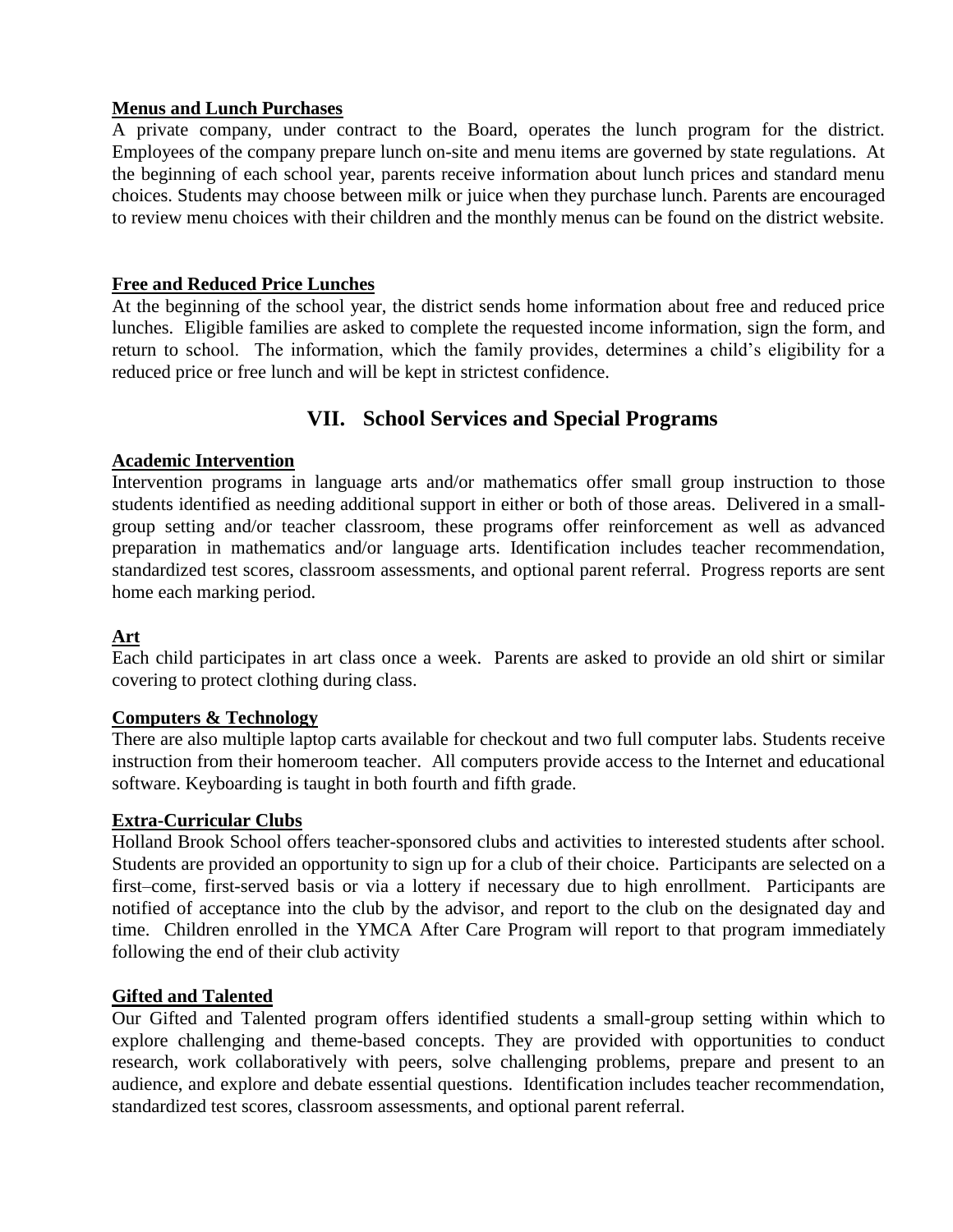#### **Guidance**

A full-time guidance counselor is available to assist student, parents, and teachers when additional support or counseling is required. The counselor can provide individual counseling or small group activities for children experiencing school or family difficulties. Parents give the counselor permission to initiate individual or group counseling activities. The guidance counselor also consults with teachers and the Principal with regard to student behavior. The counselor works with classroom teachers in developing age-appropriate substance abuse prevention and social skills programs.

#### **Intervention and Referral Services (I&RS)**

The I&RS committee works to assist teachers with students who are having academic, social, or emotional difficulties. If a teacher requests the help of the committee, he or she will contact the child's parents to discuss the matter. The teacher will then share his or her concerns with the I&RS committee. The committee reviews the information presented by the teacher and will make recommendations to help meet the child's needs.

#### **Library Media**

One of the hallmarks of a strong academic program and a good school is its library. The library program is critical to developing literacy skills and teaches the love of literature. Students visit the library once a week as a class, but have other individual and small group opportunities for research and enrichment. Students may borrow one book at a time for recreational reading. If they are involved in a classroom research project, they may borrow additional books for classroom use. Our Librarian/Media Specialist also serves as a literacy and technology resource to the students and teachers.

#### **Music**

All students receive weekly instruction in music. In addition, the music teacher prepares all students to perform in a musical production. The focus of the music program is to teach students the enjoyment of music and singing, to integrate music into the curriculum, and to provide exposure to cultural diversity through song. Instrumental music and individual music lessons are available to all interested students.

#### **Physical Education (PE)/Health**

The physical education program puts an emphasis on demonstrating a variety of movement skills, movement concepts, game and cooperative activity strategies, and sportsmanship. There will be a strict adherence to all rules and safety concerns during all activities.

Students are graded on their effort in all aspects of the physical education class. These aspects include: safety, following directions, cooperation with classmates and teachers, having a positive attitude, and displaying positive interactions with classmates in all activities.

Students are required to dress appropriately on days when physical education is scheduled. In addition, students should:

- Wear appropriate athletic sneakers that can be secured properly (no platform soles, no slip-ons);
- Wear loose comfortable clothing that can be considered "play clothes";
- Be prepared with a jacket, sweater, or sweatshirt for those cool days when students go outside;
- Provide a note first thing in the morning to the Health Office from a doctor or parent if requesting an excused class due to illness or injury.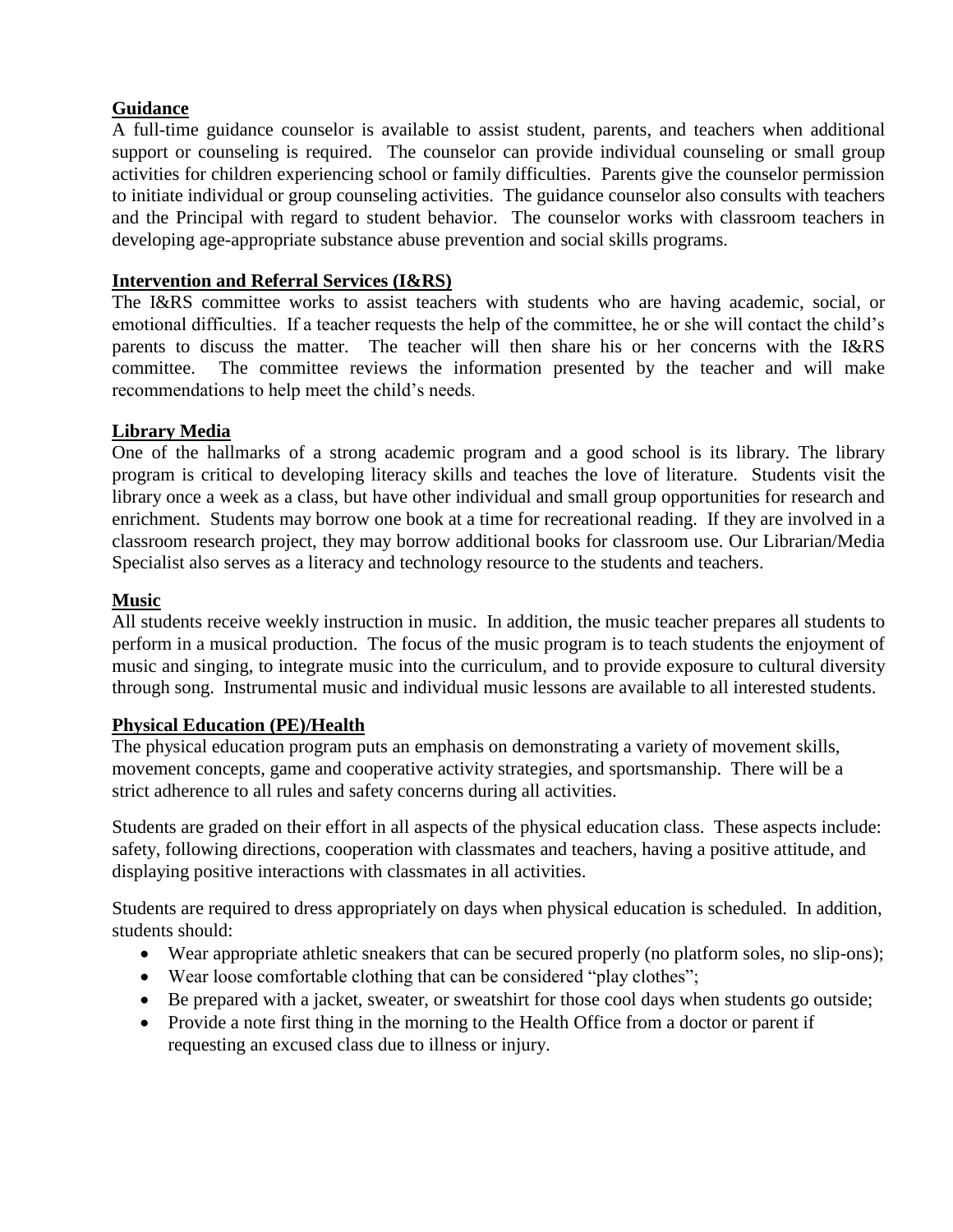#### **Special Education Services**

The district has a variety of programs to assist students who require special education: self-contained special education classes, resource centers, in-class support, occupational therapy, physical therapy, speech and language therapy, etc. Contact the Pupil Services Department at (908) 534-2195, extension 2955, with any questions or concerns regarding special education programs.

#### **Special Events**

Throughout the year, children and parents will have many opportunities to participate in a variety of special events. Teachers invite parents to various activities at each grade level. The HSA sponsors many events for children and parents as well. Information about special events will be posted on our website under Virtual Backpack.

#### **World Language**

A certified world language teacher is available to teach Spanish to our students. The course is a general introductory course and serves as a foundation for middle school language instruction. The world language teacher serves as a consultant to classroom teachers at these grade levels.

# **Handbook Appendices**

# **Appendix A**

# **Administering Medication to Students**

New Jersey State Law requires all medicine, including prescription and over-the-counter (OTC), must be accompanied by written permission from parent and physician. When a child is required to take medication during school hours, the certified school nurse will administer the medication according to the following procedure:

- 1. Prescription medicines in the original prescription container appropriately labeled by the pharmacy will be required and must include:
	- a. Child's name
	- b. Name of medication and dosage
	- c. Name of physician prescribing medication
- 2. Over-the-counter medications, in the original container may be administered to children with written permission from the parent/guardian and physician.
- 3. The school nurse will:
	- a. Keep medication in a locked cabinet
	- b. Keep a record of the administration of medication
- 4. The parent/guardian of the child must assume responsibility for informing the school nurse of any change in the child's health status or change in the medication order.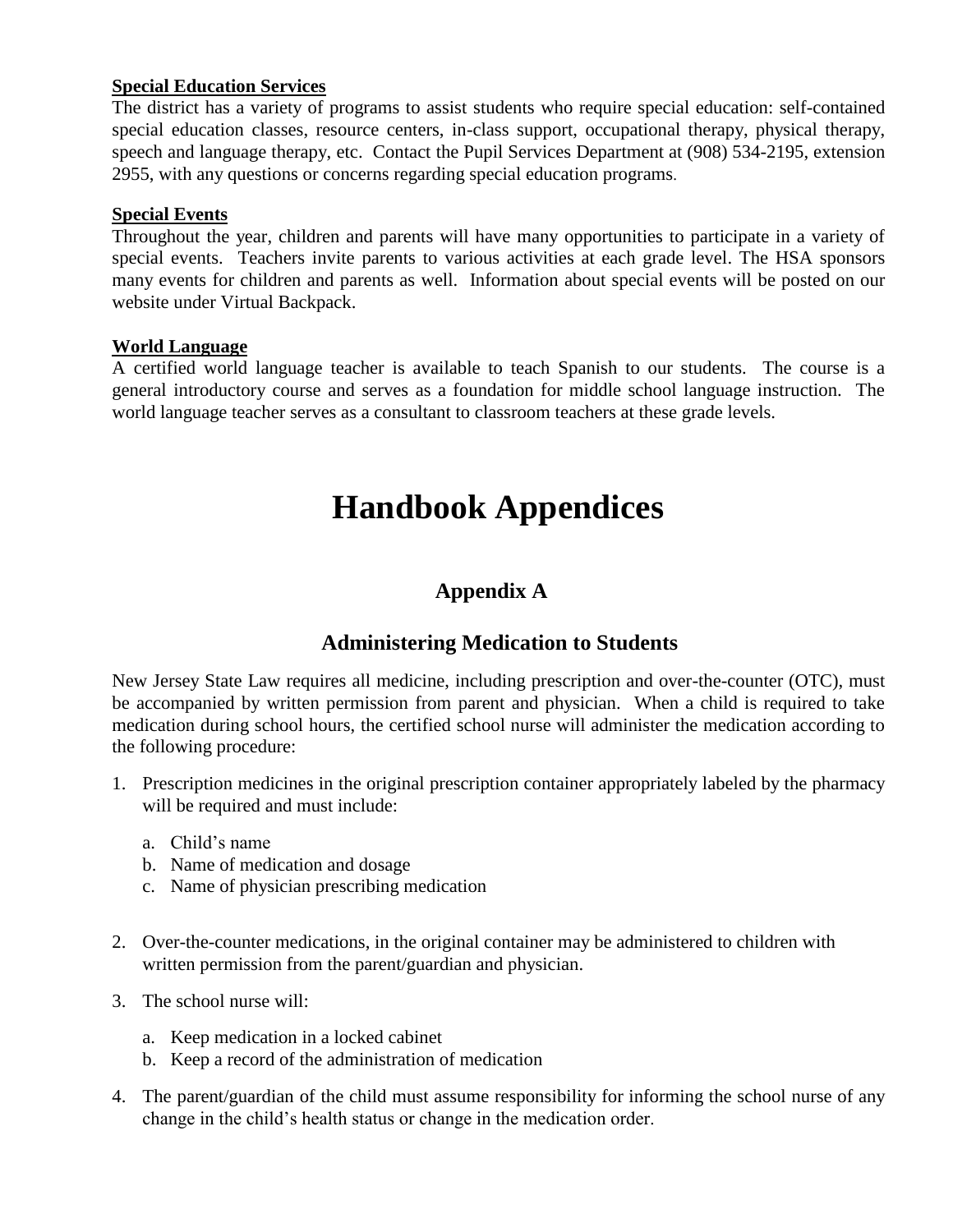- 5. Students with asthma and other potentially life-threatening illnesses are permitted to have in possession prescribed mediation in accordance with New Jersey Law 18A:40-12.3 if the following criteria have been met:
	- a. The parent/guardian must submit written authorization for self-administration of medication.
	- b. The child's physician must certify in writing that the pupil has asthma or other life-threatening illness.
	- c. The physician must additionally certify in writing that the pupil is capable of selfadministration and has been instructed in the proper method of self-administration.
	- d. The parent/guardian assumes full responsibility for any injury resulting from selfadministration.
	- e. The parent/guardian shall sign a statement acknowledging that the district shall incur no liability as a result of any injury arising from the self-administration of medication by the pupil, and that the parent/guardian shall indemnify and hold harmless the district and its employees or agents against any claims arising out of the self-administration of medication.
	- f. Permission to self-medicate must be renewed annually.
- 6. The school district retains the discretion to reject requests for administration of medicines and selfadministration.
- 7. If a student is going on a field trip and requires medication, the following procedures will be followed:
	- a. Teachers must present a list of students going on field trips to the school nurse.
	- b. Students with asthma or other potentially life-threatening illnesses will be permitted to carry and self-administer their prescribed medication if the criteria outlined in #6 and #7 of this policy have been met.
	- c. Students with other non-life threatening conditions may be permitted to carry and selfadminister their prescription or nonprescription medication if the relevant criteria outlined in #6 (a,c,d,e,  $\&$  f) and #7 of this policy have been met.
	- d. When advised in writing by the child's physician that it is acceptable for the medication time to be adjusted for before or after the trip, or omitted for that day, this procedure will be followed.
	- e. When the medication must be administered on time, the parent/guardian may accompany the student on the trip or meet the trip to administer the medication at the desired time.
	- f. In the event the child's parent/guardian cannot accompany the student on the field trip, the parent may grant permission to permit another parent or non-district caregiver to administer the medication (oral communication from parent/guardian to nurse).
	- g. If no other alternatives are possible, the school nurse will arrange for a substitute nurse to either accompany the students on the field trip or perform the school nurse's regular duties at school thereby permitting the school nurse to go on the field trip.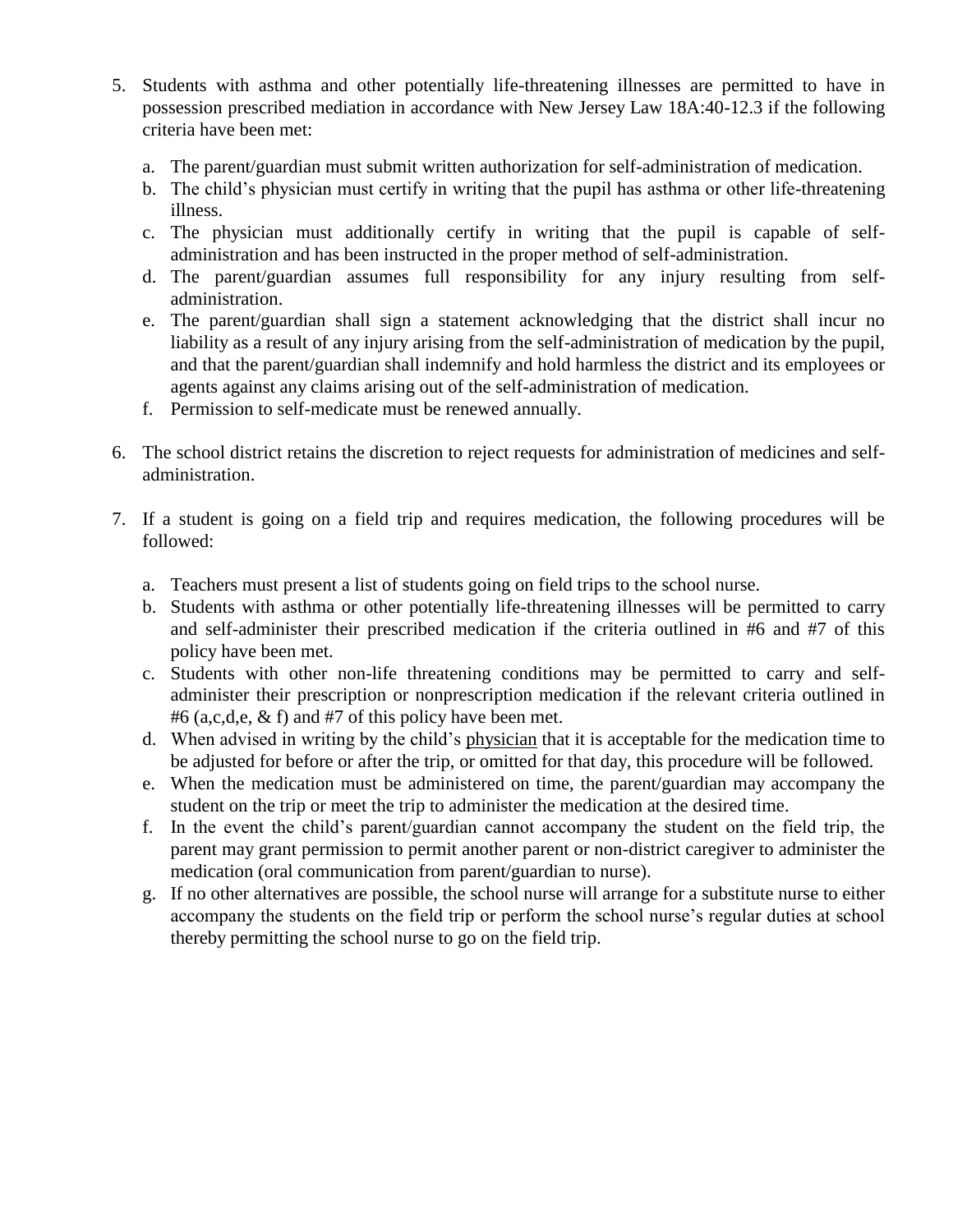# **Appendix B**

# **Code of Conduct**

#### **General School Rules**

- 1. The Board of Education prohibits acts of harassment, intimidation or bullying of any student. A safe and civil environment in school is necessary for pupils to learn and achieve high academic standards. Harassment, intimidation or bullying, like other disruptive or violent behaviors, is conduct that disrupts both a pupil's ability to learn and a school's ability to educate its pupils in a safe environment; and since pupils learn by example, school administrators, faculty, staff and volunteers should be commended for demonstrating appropriate behavior, treating others with civility and respect, and refusing to tolerate harassment, intimidation or bullying.
- 2. **Physical aggression is not allowed.** This includes such behaviors as fighting, pushing, shoving, hitting, slapping, kicking or spitting.
- 3. **Making threats will not be tolerated.** In the event that a student threatens the life of another student, Board policy requires that the incident be reported to the Readington Township Police Department.
- 4. **Politeness and respect for others is expected at all times and in all situations,** including classrooms, the cafeteria, the halls, on the playground, in assemblies and school activities. Defiance, disrespect, teasing, bullying, and disruption of learning and school wide events will not be tolerated.
- 5. **Profanity in any form is not allowed.** Students are expected to use non-offensive language, both oral and written. Profane gestures are not permitted.
- 6. **Hats are not to be worn in the building by anyone,** unless the specific purpose is of a medical, religious or celebratory nature.
- 7. **All property should be treated with respect**. Damaging or stealing school property or property belonging to students, teachers and others will not be tolerated. It is the responsibility of the parent to pay for the repair or replacement of damaged or missing property.
- 8. **Excessive noise or disorderly conduct in the halls or the lavatories is not permitted**. Students should walk about the building in an orderly fashion with concern for the learning environment of others.
- 9. **Students are not allowed out of classes or special areas without a teacher's permission**.
- 10. **The selling and/or trading of objects and goods of any kind are not permitted**.
- 11. **Chewing gun is not permitted.**
- 12. **Calculators and spell checkers are allowed with teacher permission.**
- 13. **The use of roller blades and skateboard are not permitted on school property. These items should not be brought to school.**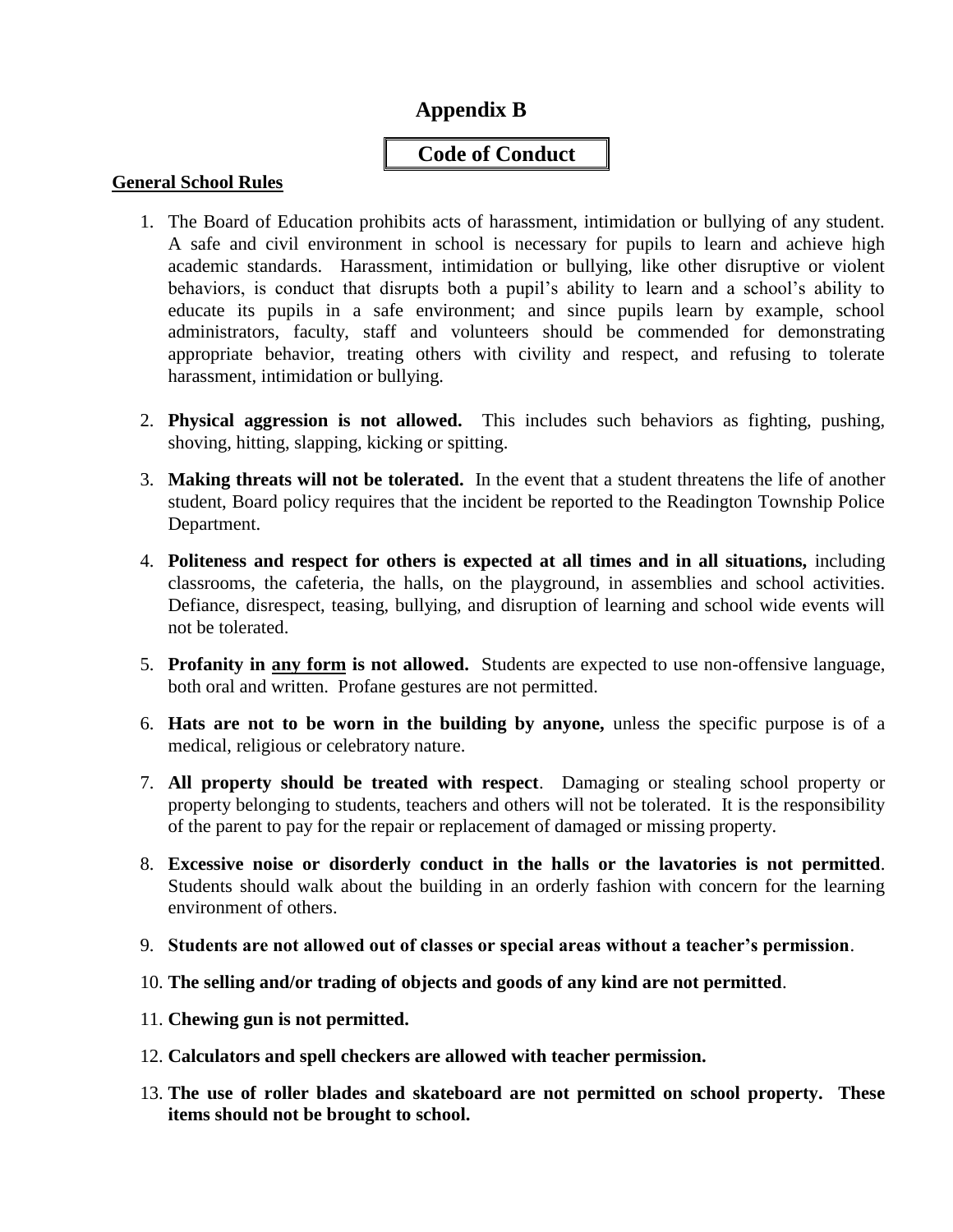- 14. **Knives, weapons, or other potentially dangerous items (such as fireworks, matches, and lighters, etc.) are prohibited on school grounds**. District policy requires the building Principal to contact the **Superintendent** and the **police** if a child brings such an item to school and suspension may occur.
- 15. **Animals are not to be brought to school without the permission of the Principal.**

#### **Lunchtime Rules**

- 1. Students are expected to remain seated during lunchtime.
- 2. Proper table manners are expected. Students are expected to keep their eating area clean and to be mindful of proper public eating behaviors.
- 3. Talking with friends is encouraged but quiet will be needed in the event of an emergency, to facilitate cleanup, to receive important announcements, and while lining up.
- 4. Students are expected to walk in the cafeteria at all times.
- 5. Students must not take food or drink out of the lunchroom.
- 6. Portable electronic devices are not allowed for use during lunch periods.

#### **Playground Rules**

- 1. Rules of fair play and sportsmanship must be followed. If students are unable to resolve a conflict, the help of a teacher should be sought.
- 2. Students are to remain in the designated play areas.
- 3. Equipment must be used for its intended purpose and in a safe manner. The school is not responsible for the loss or damage of personal property.
- 4. Games involving physical contact are not allowed. Safety is a priority.

#### **Bus Rules**

- 1. Students must obey the instructions of the bus driver as well as follow general school rules.
- 2. All rules of safety must be followed at all times.While riding the bus, students must refrain from the following: eating or drinking, moving about the bus, fighting, yelling, or damaging the bus.
- 3. Multiple disciplinary reports may result in the loss of bus riding privileges.

#### **School Trips**

1. Students are expected to follow all school rules while on class trips.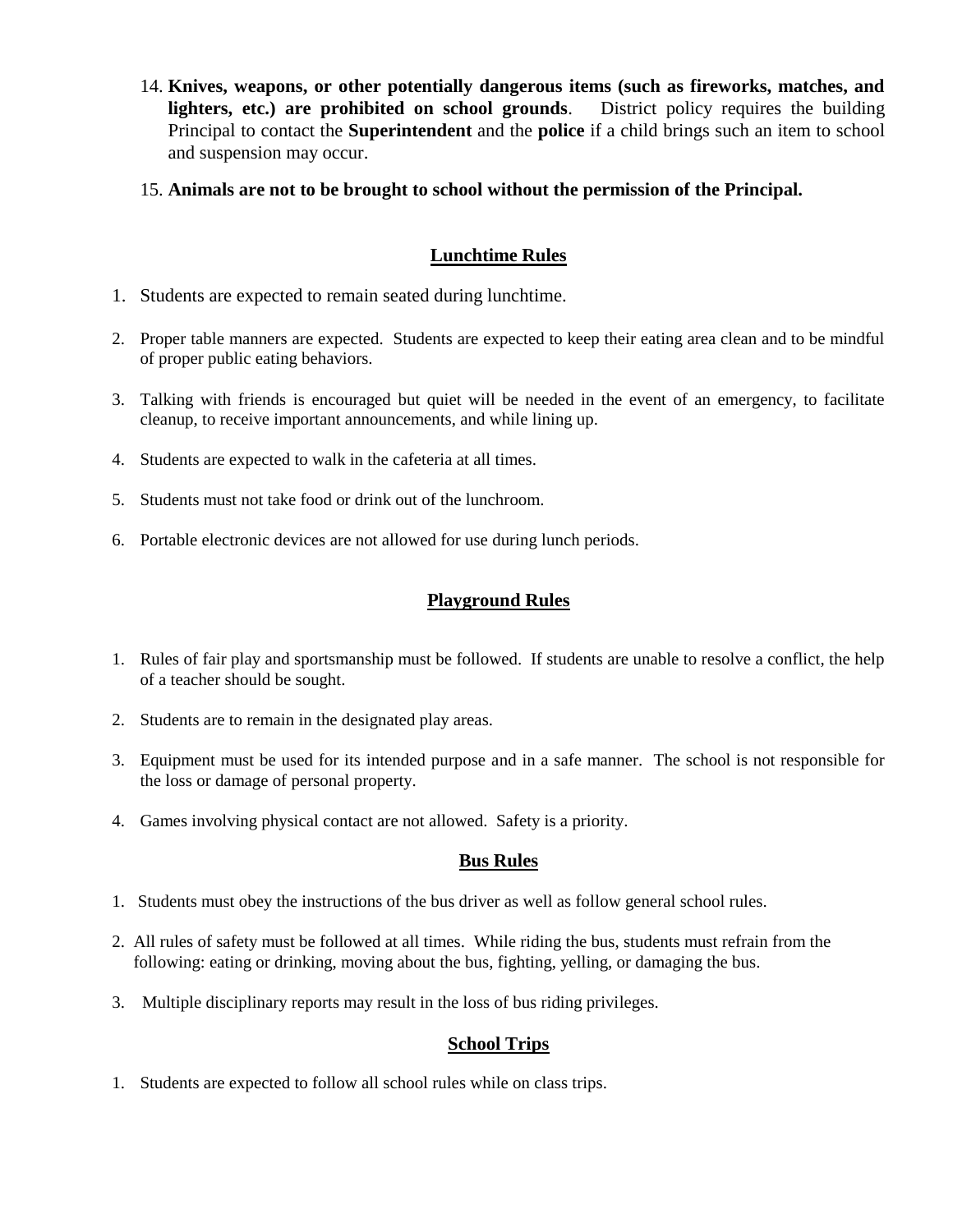# **Appendix C**

# **Homework Tips**

- 1. Set up a quiet study area with needed supplies and adequate light. No TV—no music—no telephone. Whenever possible, keep the study area off limits to brothers and sisters during homework time.
- 2. A regular time each day should be established for homework and review.
- 3. Find out what homework your child has been assigned.
- 4. Go over homework assignments. Be sure your child understands.
- 5. Please review homework guidelines established by your child's teacher.
- 6. Try to be available during the study time.
- 7. Make sure that your child stays focused on the homework assignment.
- 8. Give your child help only if a real effort has been made to do the work assigned.
- 9. Encourage neatness and praise effort.
- 10. Please notify the teacher if your child spends an excessive amount of time completing assignments or if any other difficulty is experienced.

#### **Important Homework Supplies – refer to HBS Website under Supplies Tab**